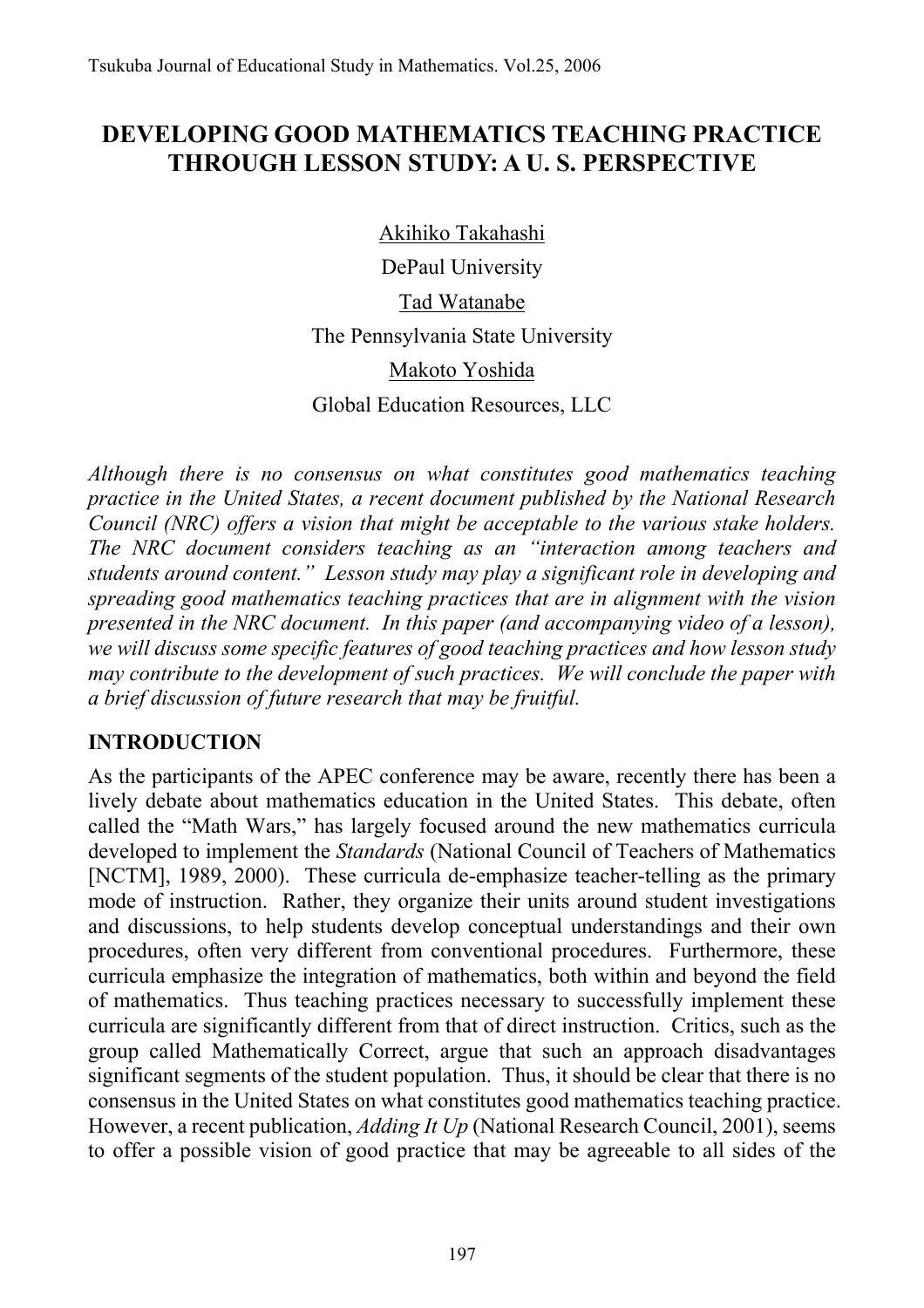current debate for it is based on the work of the Mathematics Learning Study Committee consisting of people from different viewpoints.

#### **GOOD PRACTICES**

One cannot discuss good or effective instructional practices without considering the goals of instruction. In *Adding It Up*, the authors present the notion of mathematical proficiency consisting of the following five interwoven strands:

- *Conceptual understanding* comprehension of mathematical concepts, operations, and relations
- *Procedural fluency* skill in carrying out procedures flexibly, accurately, and appropriately
- *Strategic competence* ability to formulate, represent, and solve mathematical problems
- *Adaptive reasoning* capacity for logical thought, reflection, explanation, and justification
- *Productive disposition* habitual inclination to see mathematics as sensible, useful, and worthwhile, coupled with a belief in diligence and one's own efficacy.

(NRC, 2001, p. 116)

Thus, good teaching practices should promote the development of these strands of mathematical proficiency. Moreover, since these strands are "interwoven and interdependent" (p. 116), good teaching practices cannot focus on just one or two of these strands.

The document considers teaching as "interactions among teachers and students around content" (NRC, 2001, p. 313). In particular, they adapted the teaching triangle model developed by David Cohen & Deborah Ball shown in Figure 1.



Figure 1: This model shows that mathematics teaching as the interaction among teachers, students, and mathematics, all taking place in contexts (NRC, 2001, p. 314).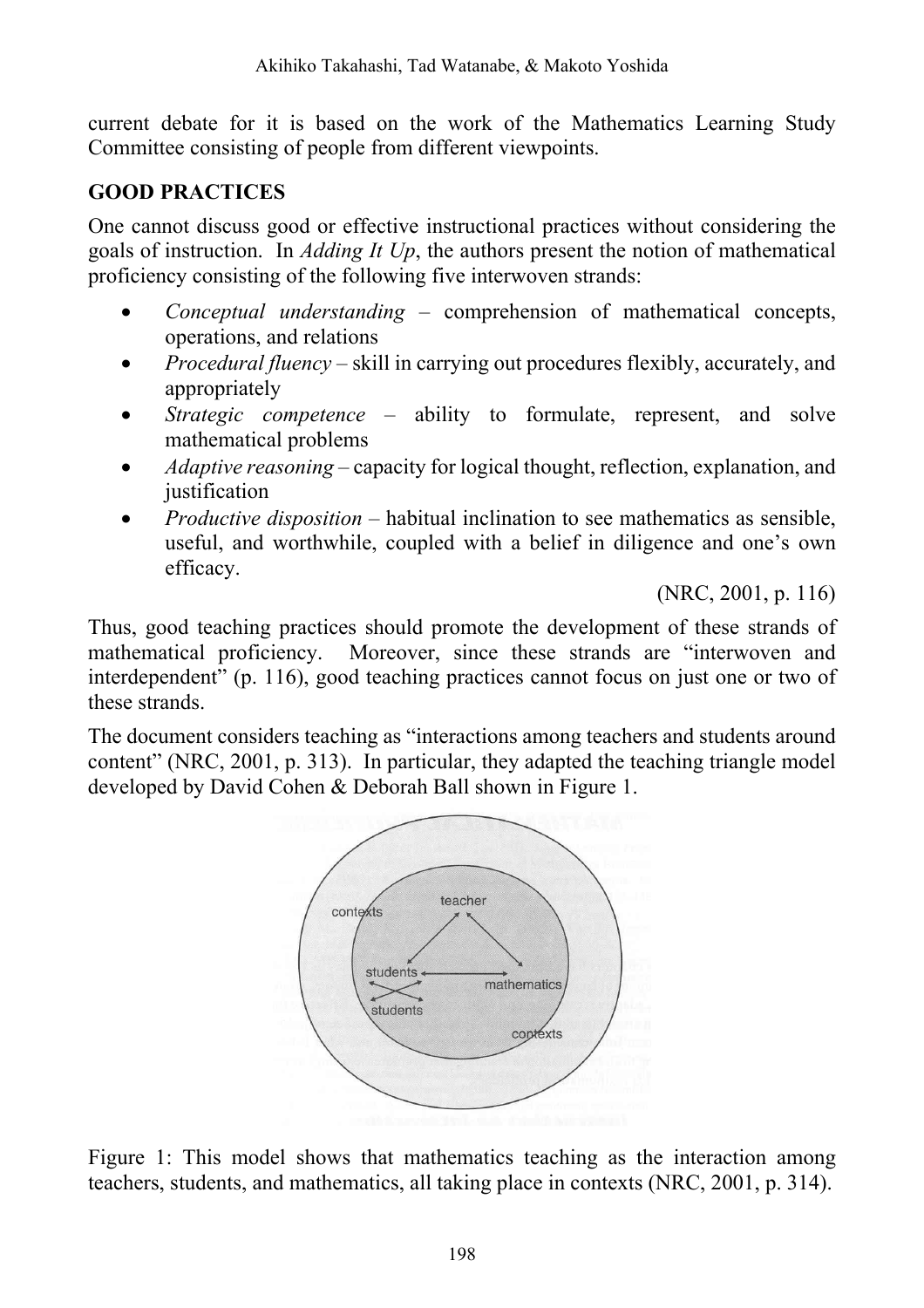Therefore, good mathematics teaching practices must go beyond simply what teachers do as they teach mathematics lessons. In particular, the document suggests,

High-quality instruction, in whatever form it comes, focuses on important mathematical content, represented and developed with integrity. It takes sensitive account of students' current knowledge and ways of thinking as well as ways in which those develop. Such instruction is effective with a range of students and over time develops the knowledge, skills, abilities, and inclinations that we term mathematical proficiency (p. 315).

In the following section, we will illustrate some features of good mathematics teaching practices from a Grade 6 lesson taught during a lesson study open house.

# **AN ILLUSTRATION: RESEARCH LESSON ON AREA OF TRIANGLES**

The following example is from one of the research lessons developed by a lesson study group in the U.S.. Unlike typical lesson planning, a group of teachers spent a couple of months to plan the lesson, studying the specific mathematics topic intensively and investigating the available resources, including a translated Japanese textbook. One member of the group, Mr. Jackson, was selected to teach the lesson. In order to accommodate a large number of observers, the lesson was conducted in a gymnasium.

The teacher opens the lesson by having selected students read what they wrote about what they learned in the previous day's lesson. This interaction clearly reminds the students some of the important ideas they learned in the previous day's lesson. However, in addition, this interaction illustrates how Mr. Jackson is considering his students' current thinking in setting up the main task for the lesson. Prior to the lesson, he selected which students to call on and in what order. By sequencing the students' comments (and their work from previous day's lesson), Mr. Jackson is able to provide a cohesive summary of the important mathematical ideas from the previous lesson, instead of a collection of haphazard recollections by randomly selected students, possibly leaving out some important ideas.

Another important point to notice in this opening segment is that, by integrating the students' own ideas in the lesson, Mr. Jackson communicates to his students that, in this classroom, their own ideas and methods are valued. Such an expectation has been identified as an important feature of a classroom that is set up as a community of learners (Hiebert et al., 1997).

This emphasis on students' own ideas and methods are again stressed in the next segment of the lesson, where Mr. Jackson poses the main task for the lesson – finding the area of a triangle by changing its shape. However, the first thing Mr. Jackson asks his class to do is to write down their ideas on how they might approach this task. By posing this question, Mr. Jackson communicates to his students that what is valued in this lesson is not just the answer, i.e., the area of the particular triangle, but also various ways students can determine the area. Furthermore, by having students share some of their ideas, Mr. Jackson provides an opportunity for those students who may be unsure about the task to consider ideas that they may pursue.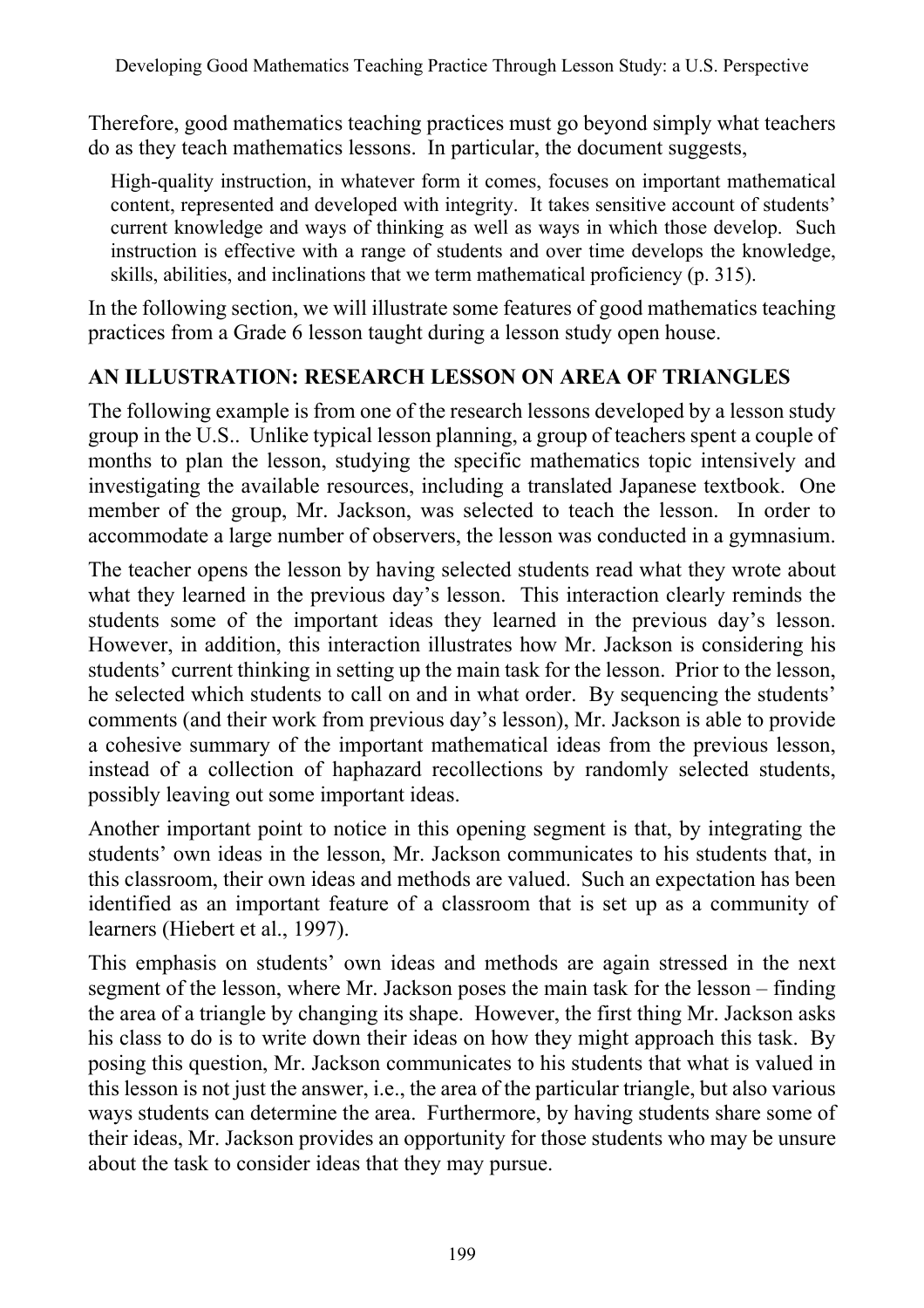As the students begin their investigation, they were provided with many copies of the triangle on papers of different colours. Students are expected to cut and paste the triangles to illustrate their method clearly. The decision to use this particular set of materials in the lesson was not made lightly. During the post-lesson discussion, Mr. Jackson stated that he and his colleagues have explored a variety of materials, including the use of geoboards. However, the planning team felt the actual experience of cutting and re-arranging the given figure would provide an important foundation for the students to make sense of the area formula, which was the eventual goal of the unit. This type of careful consideration of instructional materials in light of the students' current understanding and the mathematical goals is another indication of effective mathematics teaching practices.

As the students engage in their investigations, they are free to choose whatever method that makes sense to them. As they experiment with their ideas, sometimes they attempt methods that are not productive. However, they are given the opportunity to determine whether or not their ideas are correct based on logical necessity, not because their teacher says so. Granting students such autonomy is another feature of a classroom as a community of learners (Hiebert et al., 1997).

In the next segment of the lesson, Mr. Jackson has his students share their ideas. As he did at the beginning of the lesson, Mr. Jackson carefully sequences students' ideas. By selecting and sequencing students' ideas intentionally. Mr. Jackson attempts to match students' diverse thinking processes with the development of a particular mathematical idea, illustrating interaction between the teacher, the students, and mathematics.

Furthermore, student work is clearly displayed on the blackboard, both their work with paper arrangements and mathematical expressions. In many so-called reform mathematics lessons in the United States, teachers often ask students to share their solutions publicly. However, too often, the sharing of students' solutions becomes the end of the lesson. That was not the case in Mr. Jackson's lesson. Perhaps the most important segment of the lesson is the next phase of the lesson where the teacher poses some questions to further analyse the ideas and methods shared by the students. In this particular lesson, Mr. Jackson asks students to sort the variety of methods into two types – those which transformed the given triangle to another shape without changing the area and those which created another shape by doubling the area of the given triangle. In the lessons to follow, the class will formally derive the area formula for triangles, but the experience gained in this lesson is an important foundation in understanding why the formula includes the division by 2.

Mr. Jackson ends the lesson by providing a summary of the important ideas discussed in the lesson. In his summary, he connects the day's lesson with the previous lesson by referring back to the work shared at the beginning of the lesson. This segment illustrates once again how the selection of the ideas to be shared at the beginning was intentional. Moreover, making this connection communicates to the students that mathematics learning should be based on what they have learned previously.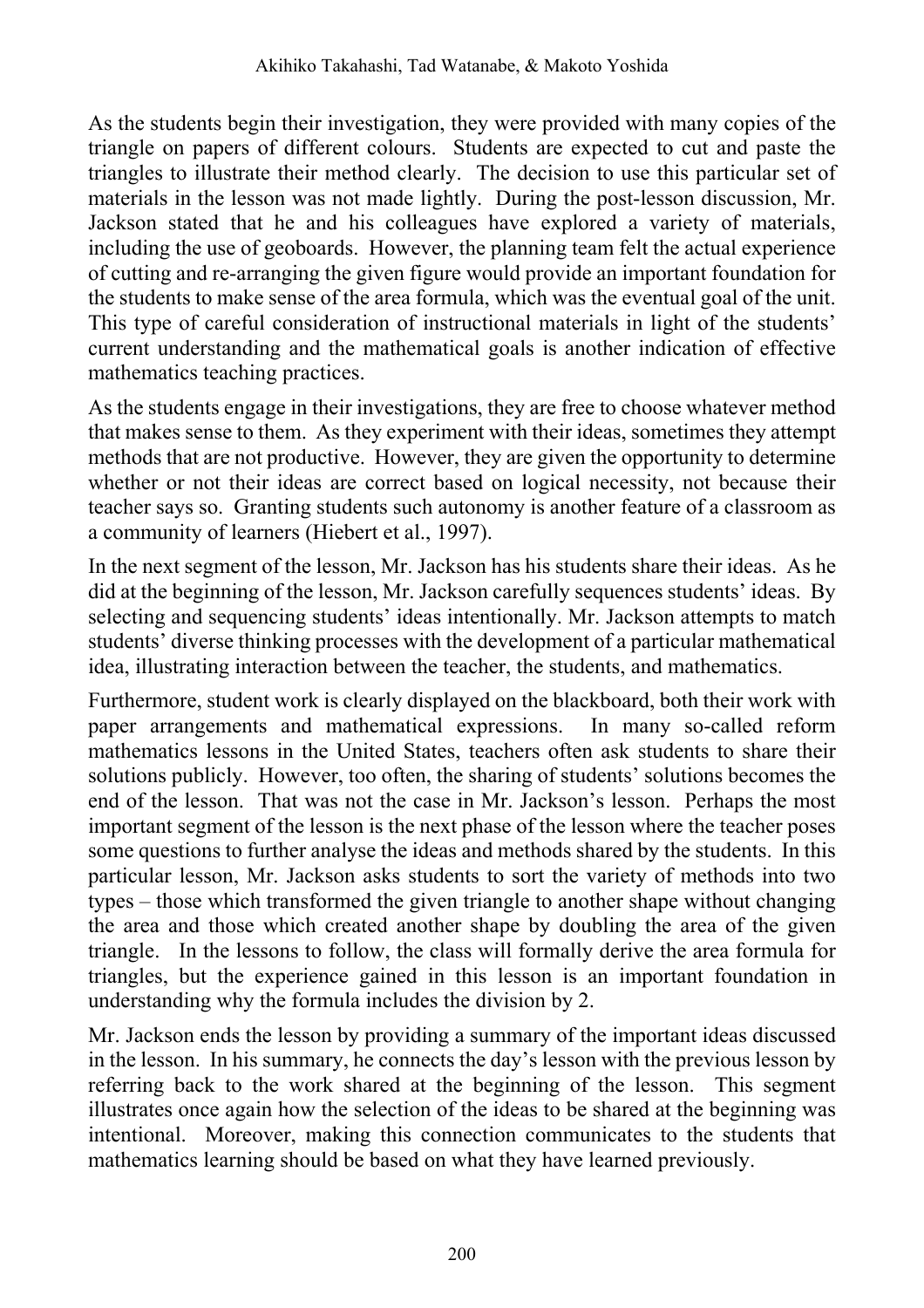This particular lesson is by no means perfect. We do not claim that all students in the lesson learned everything discussed in the lesson completely. However, we offer this lesson as an illustration of good teaching practice that attempts to address the five strands of mathematical proficiency in an integrated manner. What is important to consider here, however, is that Mr. Jackson was not born a master teacher. He openly admits that his teaching was very different as recently as five years ago. He learned many of the features we discussed above through his participation in lesson study at his school. Furthermore, what Mr. Jackson learned through his participation in lesson study was not his alone. Other teachers who participated in lesson study also developed deeper understanding of good mathematics teaching practices. In the following section, we will discuss how lesson study may promote the improvement of mathematics teaching.

#### **ROLE OF LESSON STUDY IN DEVELOPING GOOD TEACHING PRACTICE**

As the participants of the APEC conference know, lesson study is the primary mode of professional development in Japan. Lesson study has played an important role in professional development in Japan since the beginning of the public education system in Japan more than a hundred years ago. One of the reasons for this popularity might be that lesson study provides Japanese teachers with opportunities to do the following: a) make sense of educational ideas within their practices; b) change their perspectives about teaching and learning; c) learn to see their practices from the child's perspective; and d) enjoy collaborative support among colleagues. For example, one Japanese teacher said:

It is hard to incorporate new instructional ideas and materials in classrooms unless we see how they actually look. In lesson study, we see what goes on in the lesson more objectively, and that helps us understand the important ideas without being overly concerned about other issues in our own classrooms (Murata & Takahashi, 2002).

Why is lesson study so appealing to so many US researchers and educators? We think lesson study has certain characteristics that set it apart from the typical professional development program in the U.S., and that these unique characteristics are what makes lesson study so popular. These characteristics are described below.

First, Lesson Study provides teachers the opportunity to see teaching and learning in the classroom in a concrete form. This is due to the fact that lesson study guides teachers to focus their discussions on planning, implementation, observation, and reflection of classroom practices. By looking at actual practices in the classroom, teachers are able to develop a common understanding or image of what good teaching practice entails, which in turn helps students understand what they are learning.

Another unique characteristic of lesson study is that it keeps students at the heart of the professional development activity. Lesson study provides an opportunity for teachers to carefully examine the student learning and understanding process by observing and discussing actual classroom practices. Understanding student misunderstandings is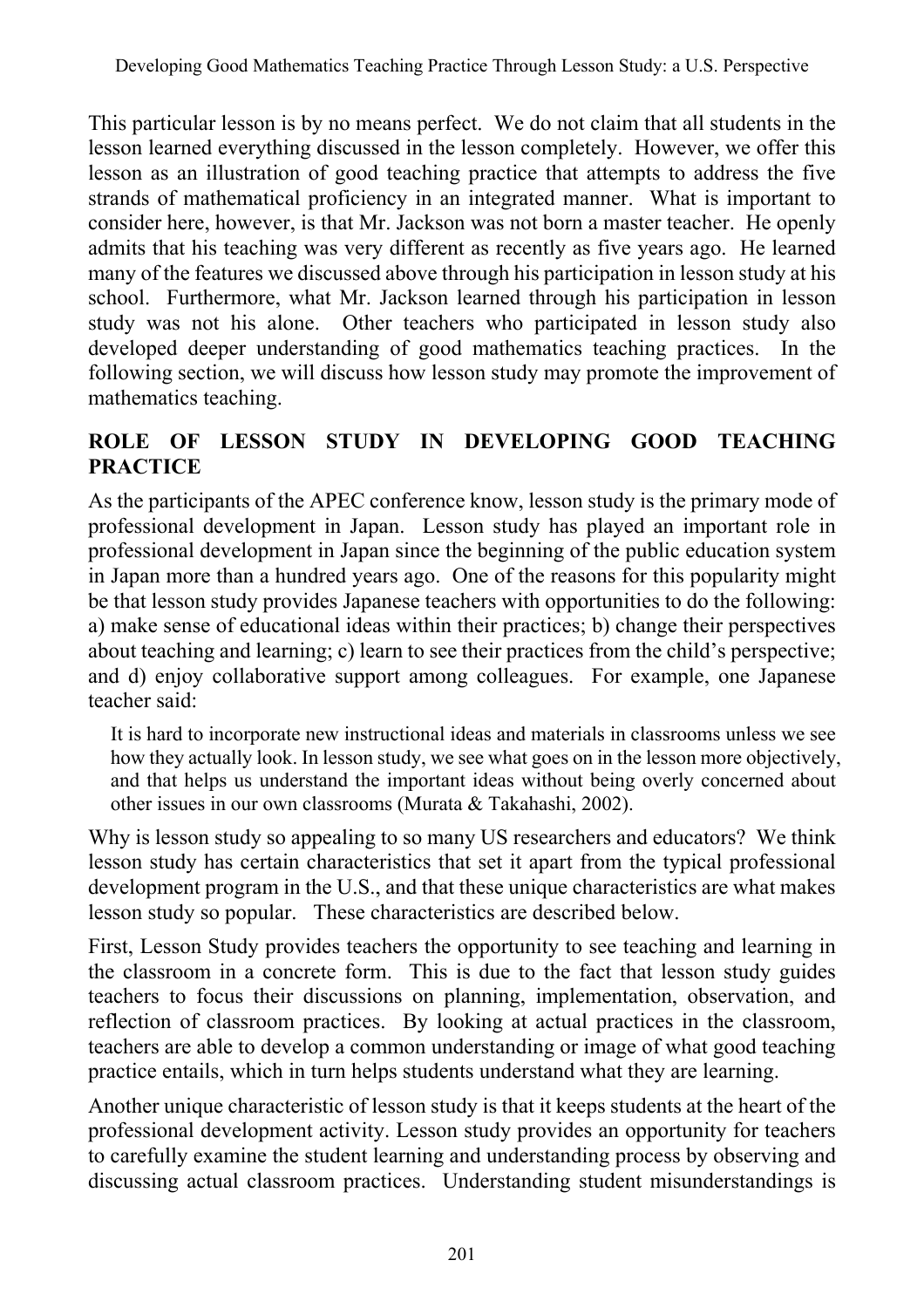often examined in the process of observing and discussing the lesson. This also contributes to helping students construct their understanding. A third characteristic of lesson study is that it is teacher-led professional development. Through lesson study, teachers can be actively involved in the process of instructional change and curriculum development. Lynn Liptak, a retired principal at Paterson Public School No.2, Paterson, NJ, who has been implementing lesson study for over 4 years, contrasted lesson study with traditional professional development in the U.S., as summarized in Table 1.

As can be seen from Table 1, lesson study is teacher-led professional development where all the participants reciprocally learn from each others' experiences. In addition, the collaboration helps reduce isolation among teachers and helps to develop a common understanding of how to systematically and consistently improve instruction and learning by the school as a whole. Moreover, lesson study is a form of research that allows teachers to take a central role as investigators of their own classroom practices and become life-long autonomous thinkers and researchers of teaching and learning in the classroom.

| Traditional                                          | <b>Lesson Study</b>                       |
|------------------------------------------------------|-------------------------------------------|
| Begins with answer                                   | Begins with question                      |
| Driven by outside "experts"                          | Driven by participants                    |
| Communication flow:                                  | Communication flow:                       |
| trainer $\longrightarrow$ teacher                    | teacher $\longleftrightarrow$ teacher     |
| Hierarchical relations between<br>trainer & learners | Reciprocal relations<br>among<br>learners |
| Research informs practice                            | Practice is research                      |

Table 1: Contrast between lesson study and traditional U.S. professional development (By Liptak, as included in Lewis, 2002, p. 12)

It is because of these features that lesson study has the potential to influence the quality of mathematics teaching practices in the United States, and elsewhere. Lesson study offers opportunities for participants to critically evaluate teaching practices. Such critical dialogues may take place during the planning period among the planning group members, or they may take place during the post-lesson discussion. In either case, these dialogues take place in the context of actual lessons, developed carefully and intentionally. Through such critical evaluations, lesson study provides a concrete image of effective instructional practice. Hiebert, Gallimore, and Stigler (2002) suggested that lesson study might be a potentially useful way of sharing good teaching practices. However, we suggest that lesson study is not only a useful tool to disseminate effective teaching practices but also a powerful mechanism to develop such practices.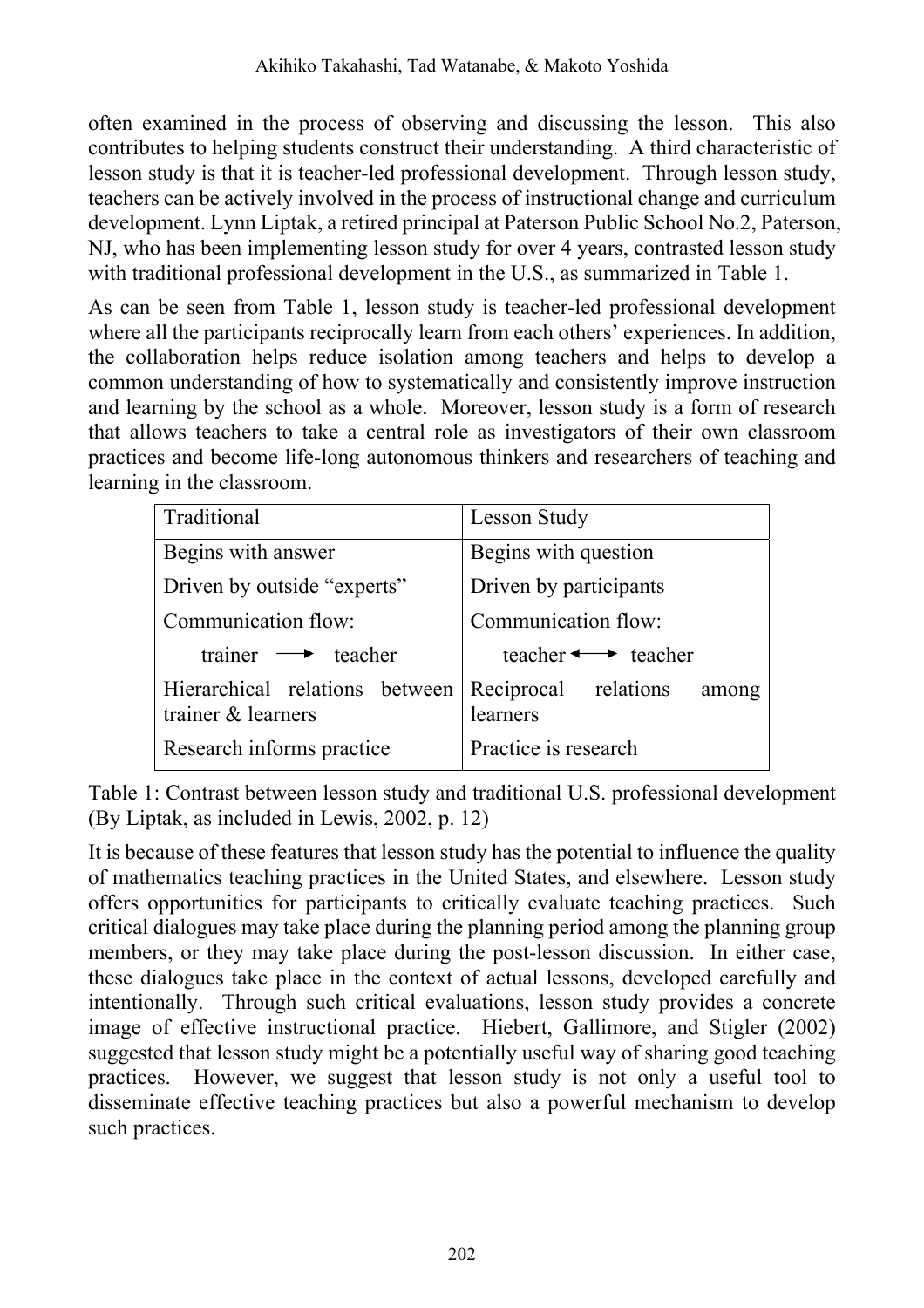As we noted at the beginning of this paper, the mathematics education community in the United States is in the midst of debate. Although people may disagree with each other, they are all concerned about students' mathematics learning. In order for us all to learn from these debates, we need to make sure that the debates are deeply rooted in the actual teaching of mathematics, and lesson study offers a systematic forum where such debates to can take place.

### **FUTURE RESEARCH**

Just as mathematical proficiency involves interwoven and interconnected strands, good teaching practices, that is, teaching practices that promote mathematical proficiency, also involve interrelated components. *Adding It Up* lists the following five components for proficiency in the context of teaching:

- *Conceptual understanding* of the core knowledge required in the practice of teaching;
- *Fluency* in carrying out basic instructional routines;
- Strategic competence in planning effective instruction and solving problems that arise during instruction;
- Adaptive reasoning in justifying and explaining one's instructional practices and in reflecting on those practices so as to improve them; and a
- *Productive disposition* toward mathematics, teaching, learning, and the improvement of practice (NRC, 2001, p. 380).

Although lesson study seems to offer a promising pathway to an improvement of mathematics teaching practice, there are yet many questions that need to be addressed through further research. In particular, if we are to accept the notion of mathematics teaching *proficiency*, we must investigate how teachers develop such proficiency. One important question that needs to be addressed is the relationship between teacher knowledge and teacher practice. What knowledge do teachers draw on to teach mathematics more proficiently? How do they develop such knowledge? Other questions will have to address the effectiveness of educational policies in promoting proficient teaching practices. What support must school systems provide to practicing teachers so that they can continue to develop their proficiency? What are the appropriate responsibilities of teacher education institutions in preparing the beginning teachers?

As we engage in this research in the future, we should also keep in mind the value of cross-system research. Although teaching occurs in contexts, and our contexts vary significantly, our future research can nevertheless inform each other. One recommendation for improvement of mathematics teaching practices offered in *Adding It Up* states that professional meetings should be used for "more serious and substantive professional development" (p. 430). Likewise, when mathematics education researchers throughout the world come together, we should use those